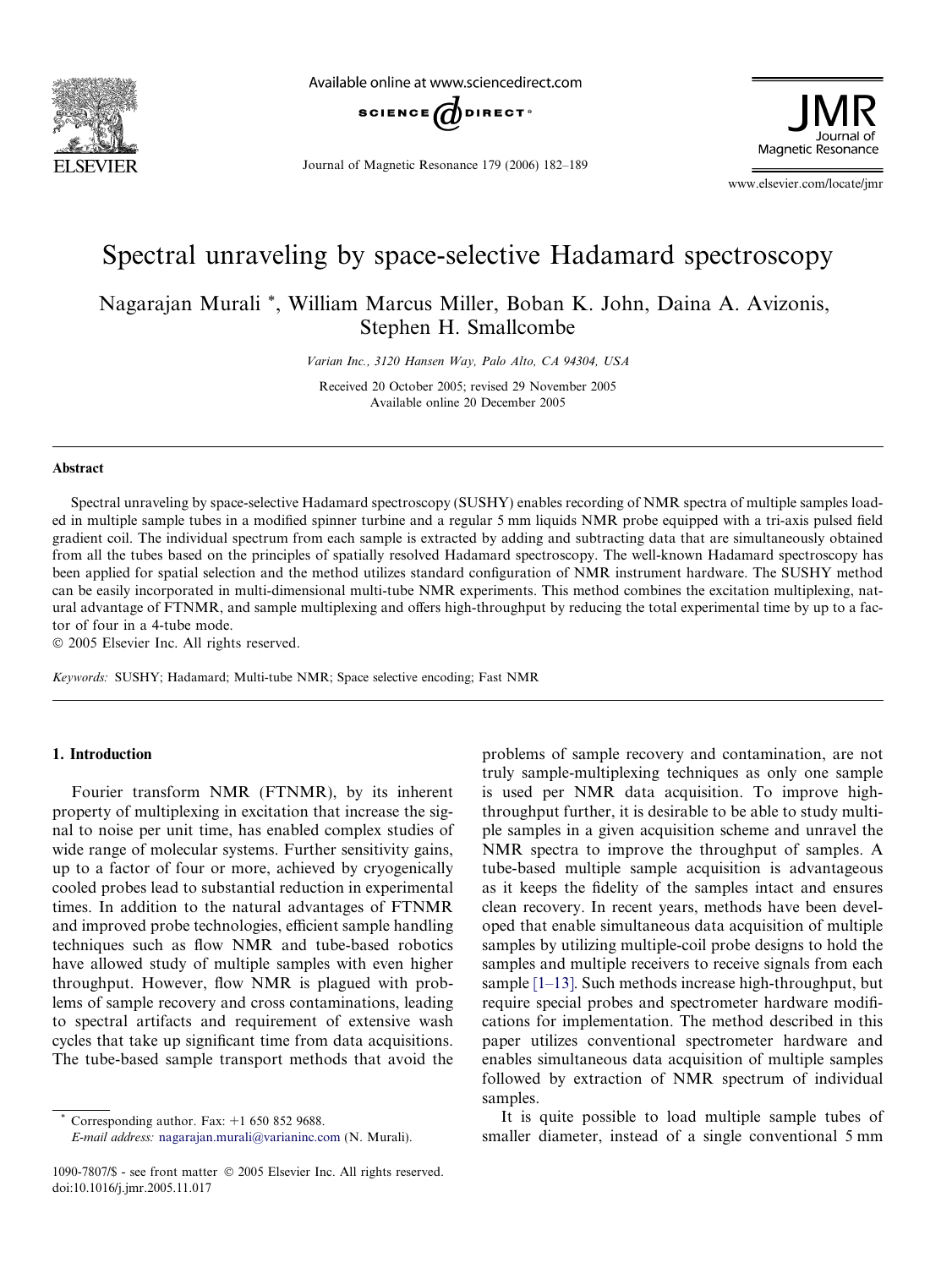sample tube, in the observation window of a standard NMR probe and devise techniques to unravel the NMR spectrum from the individual sample tubes. A straightforward approach at this point is to use simple selective rf pulses in the presence of pulsed field gradients that excite either one or the other sample tube and subsequent detection in the absence of any gradients to yield NMR spectra of either sample separately. This would essentially be a sequential data collection approach leading to no net gain in signal to noise or increased speed in throughput. It is thus desirable to incorporate simultaneous excitation of all the spins in all the tubes and improve the signal to noise arising from sample multiplexing.

Combining spatial resolution through the application of pulsed field gradients (pfg) in a suitable direction and Hadamard type spin-state-encoding by radio frequency (rf) pulses in the presence of pfg pulses, one can separate high-resolution NMR spectrum from individual samples. This method, with an acronym SUSHY (Spectral Unraveling by Space-selective Hadamard spectroscopy), retains the sensitivity advantage of FTNMR as all the spins in all the tubes are excited for detection and suitable data addition and subtraction given by a Hadamard scheme yield NMR spectra from each individual sample. This method combines, elegantly, the principles of imaging and spectroscopy and uses standard spectrometer hardware and probe configuration to obtain the NMR data.

Spatial Hadamard encoding, described in this paper, is not an entirely a new idea espoused for the first time. Volume localization methods are well known in imaging and the ISIS technique [\[14\]](#page-7-0) is the first that allowed multiple volume localization. The subsequent method designed for simultaneous volume localization that acquire as many volumes (voxels) as the number of scans based on a Hadamard excitation scheme, known by the acronym HSI [\[15,16\],](#page-7-0) is an improvement of the ISIS method and the HSI method is similar to the SUSHY approach. When a single volume is selected the ISIS and Hadamard-based methods are similar but they diverge when multiple volumes are selected. In the HSI and SUSHY, the initial state is prepared according to a Hadamard matrix scheme that allows utilization of the signals from all the spins in every volume, thus increasing the speed of data acquisition. Hadamard schemes have also been utilized in high-resolution NMR to increase the speed of data collection [\[17,18\]](#page-7-0) and belong in the family of fast NMR methods. The SUSHY technique combines the same principle used in the imaging application to provide high-resolution spectra from multiple samples in a standard probe, thus accelerating highthroughput.

#### 2. Experimental methods and discussion

As an example, let us consider a sample arrangement in which two sample tubes each of approximately 1.7 mm outer diameter  $(\sim 1.3 \text{ mm})$  inner diameter) are positioned symmetrically across the axis of a turbine (Fig. 1). The samples used were tetracycline in one tube and glucose in the other. The samples were dissolved in deuterated water and the concentrations were approximately 10 mM. Such a sample arrangement was then inserted in to a probe equipped with a tri-axis pfg coil. A simple proton profile experiment based on gradient spin-echo method, in which an  $x$ - or  $y$ - (or a combination of both) defocusing/refocusing pfg-applied during the acquisition, spread the signals along that axis showing the alignment of the two NMR tubes in space with respect to the axis of the effective pulsed field gradient direction. [Fig. 2](#page-2-0) shows the dependence of the spatial profiles of the two tubes with respect to the effective pfg direction (shown by the arrows). The two broad peaks in [Fig. 2B](#page-2-0) show the spatial distribution of spins in the two tubes when the effective pfg direction is aligned across the two tubes. The areas under the lobes are proportional to the number of spins in the tubes. One can, thence, conceive an experiment in which rf excitations in the presence of applied pfg pulses tailored to spatially encode the spins in the two tubes followed by a non-selective read pulse without any pfg pulses and detection of the NMR signals to extract the high-resolution NMR spectra.

A simple pulse scheme, that allows recording of onedimensional spectra, is shown in [Fig. 3.](#page-2-0) This sequence happens to be similar to the ISIS [\[14\]](#page-7-0) pulse sequence



Fig. 1. Cross-section of a sample holder showing two tubes of each outer diameter of 1.7 mm positioned across the axis of the spinner.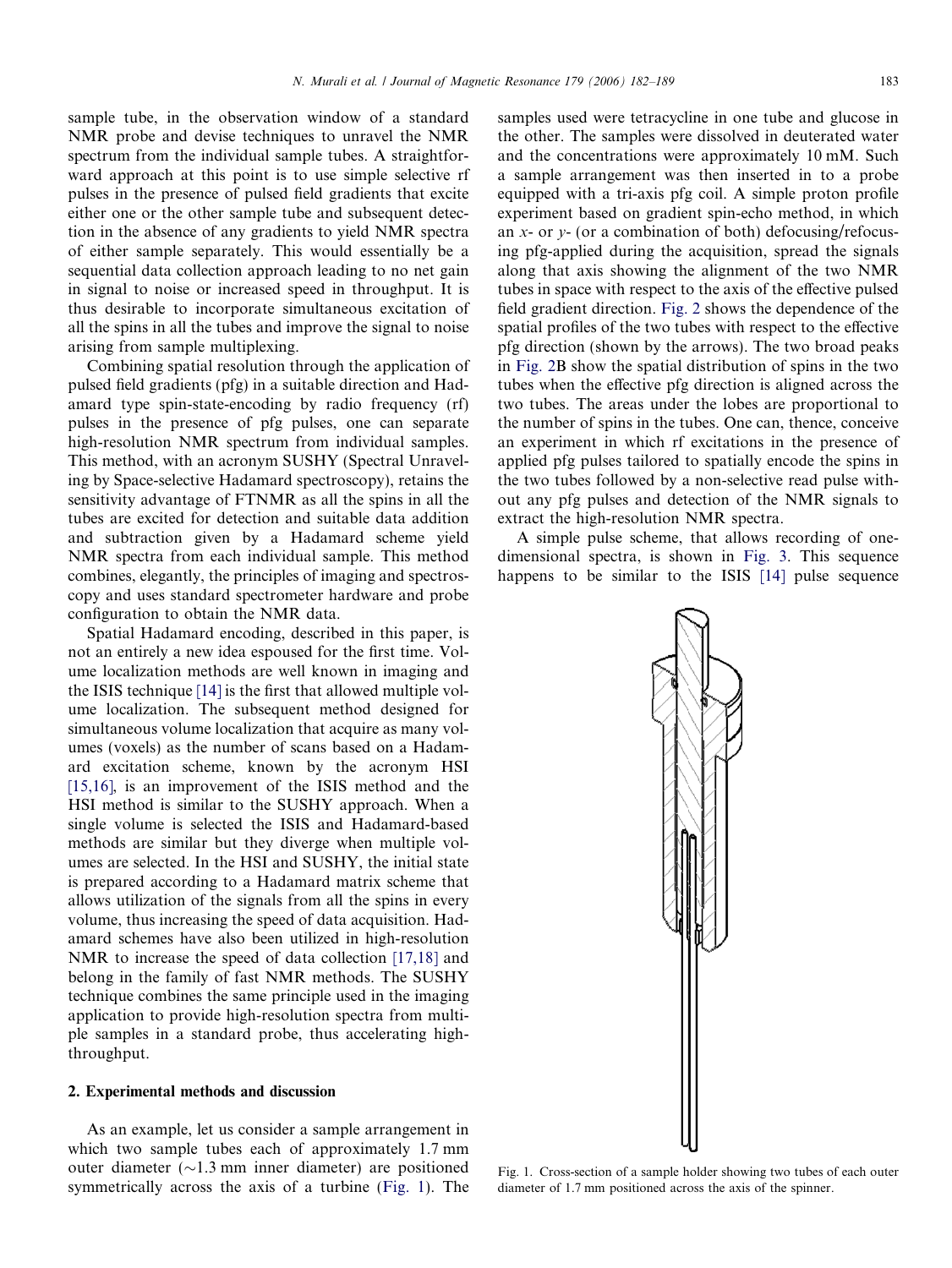<span id="page-2-0"></span>

Fig. 2. Profile of the two tubes with respect to the orientation of the effective transverse gradient direction. The profile in (A) is obtained with the gradient along the perpendicular direction to the tube distribution axis and does not distinguish the two tubes. (B) The gradient direction is along the sample tubes distribution axis and distinguishes the spatial position of the two tubes. A 20 G/cm effective gradient strength was used in all the experiments. A single transient was collected for each gradient orientation.

and is illustrated here for completeness. The difference between the SUSHY sequence and ISIS is in the details of the excitation characteristics of the initial shapedpulse. In the SUSHY experiment, the initial shaped-pulse in the presence of the pulsed field gradients prepare the necessary spatial encoding by manipulating the Z-magnetization of the spins in the tubes according to a Hadamard matrix (Table 1). The shaped-pulse in this case is chosen to be an inversion pulse of hyperbolic-secant type. In the presence of the gradient pulses, the



Fig. 3. A simple 1D SUSHY pulse sequence in which the fist shaped-pulse is a hyperbolic-secant inversion pulse applied in the presence of the transverse gradients whose effective gradient direction separates the two tubes (say, as in Fig. 2B). The rectangular read pulse is a  $90^\circ$  pulse applied in the absence of pfg pulses excites all the spins and the FID is observed again in the absence of any gradients.

Table 1 Z-state representation of spins in two tubes

| .      |       |
|--------|-------|
| Tube 1 | Tube2 |
|        | _     |
|        |       |
|        |       |

shaped-pulse is tailored to invert the spins, either from the two tubes (both the lobes in Fig. 2B) or just one tube (one of the lobes in Fig. 2B). The non-selective 90 observe pulse in the absence of gradient pulses reads the state of the magnetization of all the spins in both the tubes. Two experiments are performed with the Z-magnetizations prepared according to the Hadamard scheme in Table 1, one experiment for each row (or column). A negative sign in the table implies that the spins are inverted in the selected tube and a positive sign represents unperturbed Z-state. The inversion of all spins indicated in the first row of the Table 1 is a deliberate choice so that the length of the pulse sequence is identical in the two experiments used to extract the final NMR spectra.

In [Fig. 4,](#page-3-0) the bottom trace on the left ([Fig. 4](#page-3-0)A) was obtained with the initial state of spins in both tubes inverted (1st row of Table 1) and the bottom trace on the right [\(Fig. 4](#page-3-0)B) was obtained with spins in just one tube inverted (2nd row of Table 1). Four transients were collected with a four-step phase cycle on the non-selective read pulse and the receiver. The top two traces in [Fig. 4](#page-3-0) were obtained by addition and subtraction of the two bottom traces and show the spectra from the individual tubes [\(Figs. 4C](#page-3-0) and D, respectively). The trace in [Fig. 4C](#page-3-0) corresponds to the NMR spectrum of the tetracycline sample in  $D_2O$  and the trace in [Fig. 4D](#page-3-0) is the NMR spectrum of glucose in  $D_2O$ . Since two data sets are used to extract the NMR spectra of the two tubes in [Figs. 4](#page-3-0)C and D, the signal to noise in these extracted spectra is increased by  $2^{1/2}$  compared to the raw signals plotted in the bottom two rows. Thus with the two-tube SUSHY experiments, the experimental time may be cut in half compared to the sequential data collection approach, in which a similar sample tube is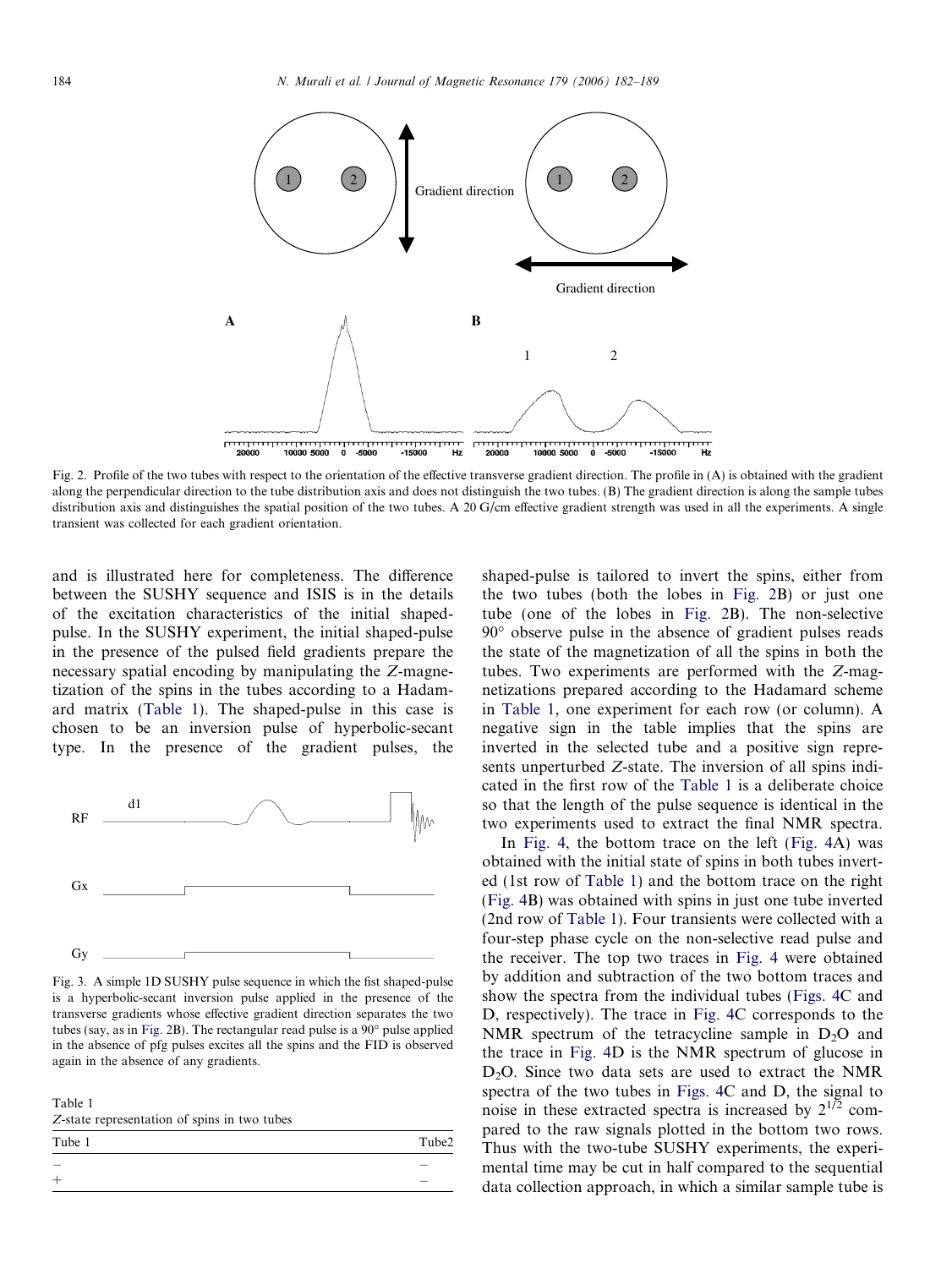<span id="page-3-0"></span>

Fig. 4. SUSHY spectra obtained using the pulse scheme as in [Fig. 3](#page-2-0). The spectrum (A) was obtained after both lobes (see [Fig. 2](#page-2-0)B) were inverted and phased positive and in  $(B)$  only one lobe is inverted. In both spectra  $(A)$  and  $(B)$  the inverted initial states are phased positive, so that the un perturbed signals appear as negative peaks. Spectrum (C) was obtained by adding (A) and (B) and is from the tetracycline molecule. Spectrum (D) was obtained by subtracting (B) from (A) yielding the glucose signatures. The residual protons from D<sub>2</sub>O have been suppressed by pre-saturation before SUSHY encoding.

separately loaded and eight transients are collected. The present sample arrangement does compromise on S/N in favor of speed of data collection. The filling factor of 1.7 mm sample tubes in a 5 mm coil is poor compared to a case in which the coil diameter matches the diameter of the tube. It is desirable to take the same quantity of sample as one would use in a larger volume tube and dissolve it in lesser solvent volume, thereby increasing the concentration to gain sensitivity. This is feasible when sample availability and solubility is not a concern.

The SUSHY method can be readily extended to higher dimensional NMR experiments. A straightforward extension to a two-dimensional correlated spectroscopy (COSY) involves addition of the spatial encoding preparation part as shown in Fig. 5. In the present case, the often-used absolute-value-mode gradient-coherence-selected gCOSY sequence has been modified to include the spatially selective Hadamard encoding. Two sets of data were collected with Z-



Fig. 5. SUSHY-COSY pulse sequence. The SUSHY encoding scheme as in [Fig. 3](#page-2-0) is inserted in the beginning of the standard gradient-coherenceselected COSY experiment. The two rectangular pulses are 90 $^{\circ}$  pulses and the Z-pfg pulses were applied to select the coherence transfer pathways.

states prepared as in [Table 1](#page-2-0) with four transients per set and 128  $t_1$  increments. Addition and subtraction of the data sets yielded the desired two 2D SUSHY-COSY spectra of tetracycline [\(Fig. 6A](#page-4-0)) and glucose [\(Fig. 6B](#page-4-0)). Again, as in the 1D experiment, faster data collection is an outcome of parallel observation of NMR signals from both the samples.

SUSHY is a simple, yet powerful, method that it can be incorporated as a part of the preparation scheme in any NMR experiment to study multiple samples simultaneously. It is, however, worthwhile to pause in order to identify experimental intricacies in implementing the SUSHY method. As with any experiment, limitations posed by instrumental constraints such as non-linearity of the gradients across the sample volume and rf in-homogeneity at the ends of the sample column will lead to incomplete spatial selection due to flip angle errors of the initial encoding inversion pulse at the ends which would then lead to spectral contaminations. Also any deviation from the parallel alignment of the two tubes will also contribute to overlap of the signals even if the gradients are perfect. A careful look at the profile in [Fig. 2](#page-2-0)B indicates that the separation of the two tubes are blurred as seen by the broad structures that overlap in the middle and the long tails at the either end due to the aforementioned reasons. The extracted 1D-SUSHY spectra in Figs. 4C and D and the 2D SUSHY-COSY spectra in [Figs. 6](#page-4-0)A and B are, however, fairly clean. The bandwidths of the encoding shaped pulses eliminated the end effects and selected the cleanly separated portions of the samples and any contaminations, even if present, are below the detectable levels (in terms of signal to noise) in these spectra.

It is also possible to substantially eliminate the tailing effects and blurring of sample separation by selectively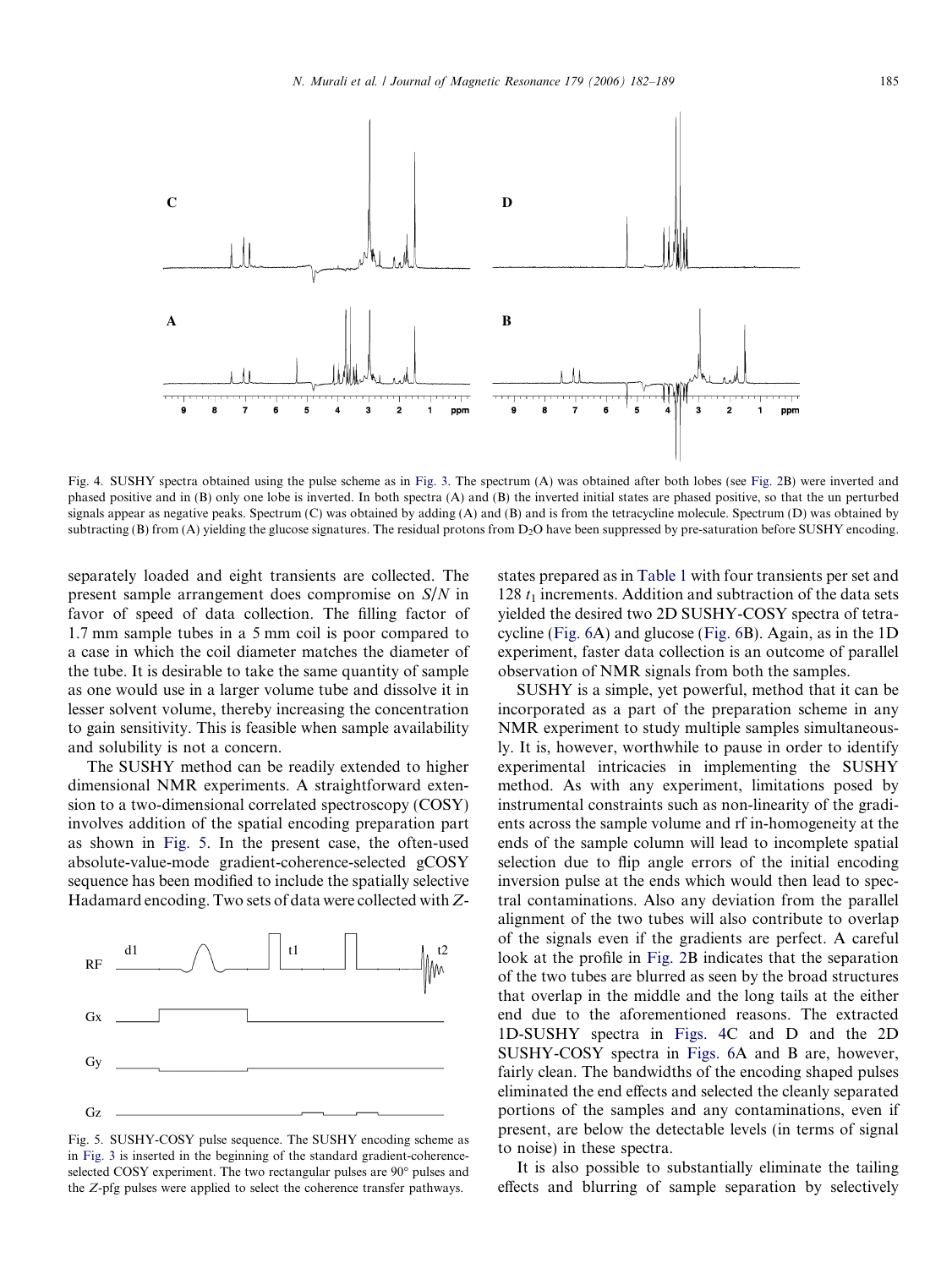<span id="page-4-0"></span>

Fig. 6. SUSHY-COSY spectra of (A) tetracycline and (B) glucose along with the horizontal projection obtained using the pulse sequence in [Fig. 5.](#page-3-0) Again, the solvent pre-saturation was included before the SUSHY encoding step.



Fig. 7. Profiles as in [Fig. 2](#page-2-0) but recorded with Z axis-selective saturation of all spins at the ends of the tubes for cleaner separation of the tubes. A shaped excitation pulse (90) was applied several times in the presence of Z-pulsed field gradients and the excitation bandwidth covered the outer edges of the two lobes in [Fig. 2](#page-2-0)B for saturation.

saturating the spins at the ends of the tube by applying a selective saturation pulse in the presence of an additional pfg pulse in the Z-direction before the SUSHY preparation step. In Fig. 7, a profile of the two tubes is shown in which an end-selective (by Z-pfg pulse) saturation scheme was applied first in the gradient spin-echo profile experiment.

| Table 2 |                                              |  |  |
|---------|----------------------------------------------|--|--|
|         | Z-state representation of spin in four tubes |  |  |

| Alanine | Tetracycline | Glucose | Sucrose |  |
|---------|--------------|---------|---------|--|
|         |              |         |         |  |
|         |              |         |         |  |
|         |              |         |         |  |
|         |              |         |         |  |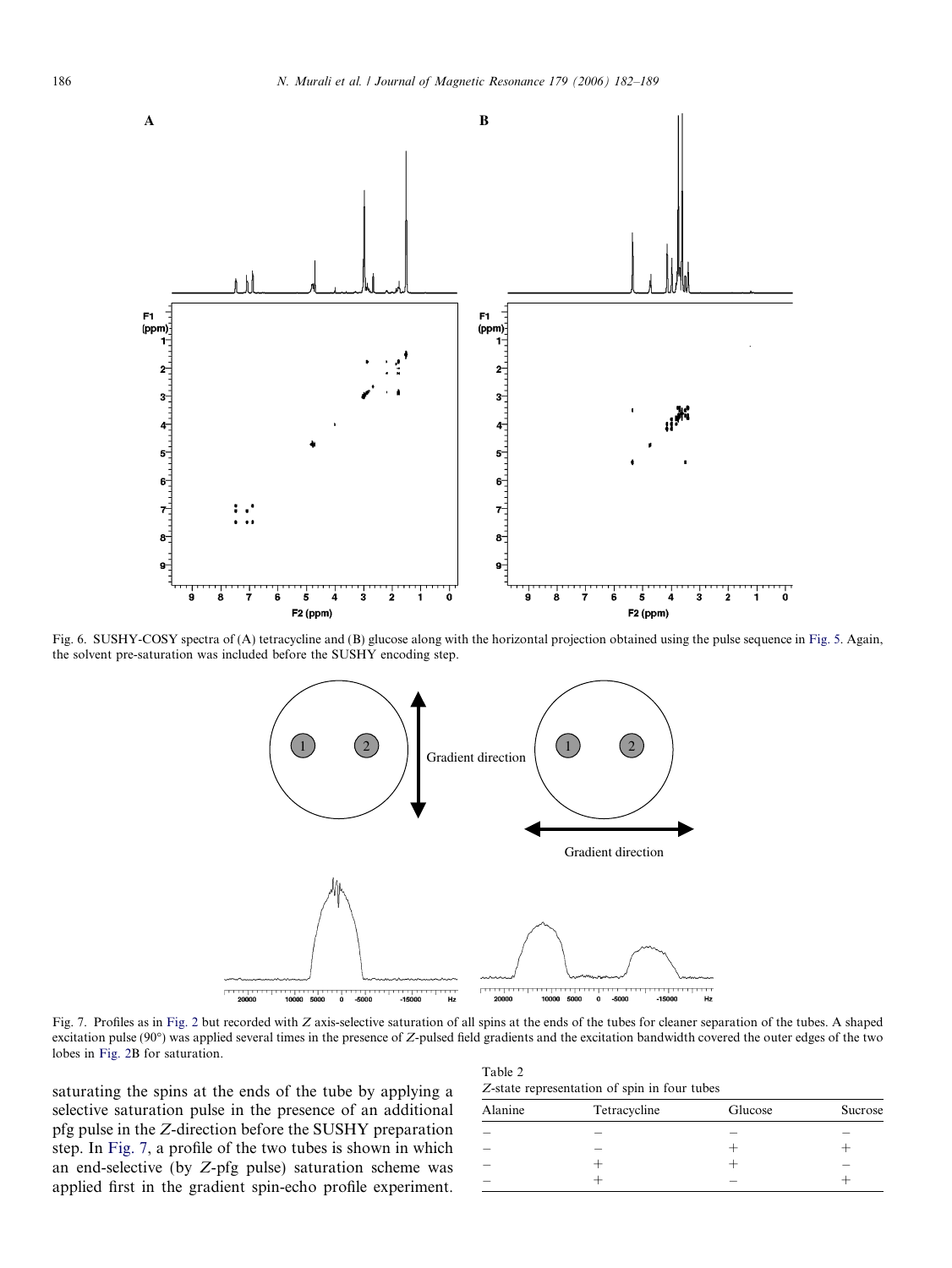<span id="page-5-0"></span>The signals from the two tubes are cleanly separated and the profiles are much closer to the physical distribution of spins in space. End selective saturation when applied

in SUSHY scheme improves the separation at the cost of reduced S/N in one-dimensional spectrum. However, the loss of signals from the end of the tubes are less detrimental



Fig. 8. A schematic representation of the orientation of the four tubes in the sample holder along with the profiles that project the NMR signals from the tubes along the gradient directions. The left most  $0^{\circ}$  projection resolves tubes 1,3 from 2,4 and the rightmost  $90^{\circ}$  projection resolves tubes 1,2 from, 3,4. The middle 45-projection separates tubes 1 and 4 as the two outer lobes and the middle lobe is from tubes 2 and 3. Z-selective saturation is used to get the profiles.



Fig. 9. 1D SUSHY spectrum from four tubes. The raw data obtained using the pulse sequence in [Fig. 3](#page-2-0) with Z axis-selective saturation and solvent presaturation and SUSHY encoding according to the [Table 2](#page-4-0) are shown in the bottom row. The top row shows extracted data of alanine  $(E = A + B + C + D)$ ; tetracycline  $(F = A + B + - C - D)$ ; glucose  $(G = A - B - C + D)$ ; and sucrose  $(H = A - B + C - D)$ .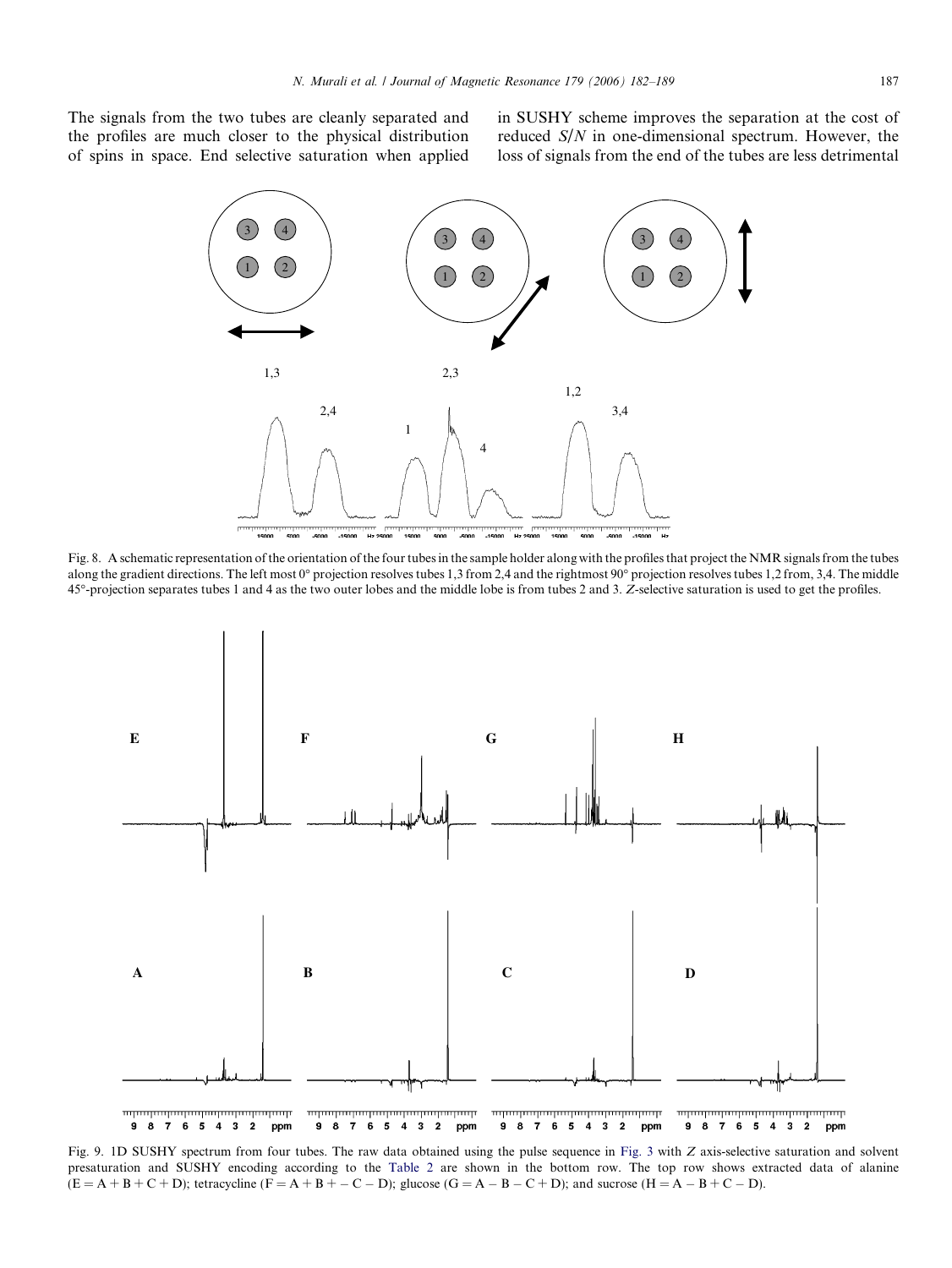<span id="page-6-0"></span>in 2D experiments because the undesirable pulse flip angle errors due to rf in-homogeneities arise from the sample that is outside the active volume of the coil.

Extension of SUSHY method to study more than two tubes is also straightforward. In a standard 5 mm probe there is enough room to accommodate four tubes of the dimensions mentioned above which would increase the throughput by an additional factor of two compared to the two-tube mode. A Hadamard Z-state matrix for four tubes is given in [Table 2.](#page-4-0) Three gradient directions [\(Fig. 8\)](#page-5-0) and four excitations scheme as given in the [Table](#page-4-0) [2](#page-4-0) are necessary to separate the spectra of samples in the four tubes. In [Fig. 8,](#page-5-0) a cleaner separation is achieved by saturating the spins at the ends of the tubes allowing better selection by rf pulses. In the subsequent 1D and 2D SUSHY experiments, the left most gradient direction in [Fig. 8](#page-5-0) was used twice: once to get Z-state according to the first row of the [Table 2](#page-4-0) and again to get the second row (by inverting just the right lobe, tubes 2 and 4). The other two gradient directions were used only once to get the remaining two rows of encoding.

The results of 4-tube 1D SUSHY spectra are shown in [Fig. 9.](#page-5-0) The bottom traces in [Fig. 9](#page-5-0) show the Hadamard excitation spectra and the top trace shows the add–subtract data yielding the SUSHY spectra from individual tubes containing alanine, sucrose, tetracycline, and glucose. All four samples were dissolved in deuterated water and the concentrations were  $\sim 10$  mM. Four sets of data with four transients per Hadamard encoding were collected and data addition and subtraction yielded the desired NMR spectra. The resulting individual spectra are now equivalent to data with 16 transients. The simultaneous 2D SUSHY-COSY spectra obtained with the same set of four samples in four tubes are shown in Fig. 10.

In the four-tube mode, although the spatial separation is refined by the space selective saturation, there are still artifacts on the order of about 1–2% in the present example. They are largely due to the imbalances in the co-addition and are further exasperated by the deliberate choice of high dynamic range of the NMR signals in the various tubes. The sharp-tall alanine (methyl-) peaks are sensitive to phase and amplitude characteristics in all the Hadamard



Fig. 10. SUSHY-COSY spectrum of (A) alanine, (B) tetracycline, (C) glucose, and (D) sucrose, respectively, obtained with the pulse scheme in [Fig. 5](#page-3-0) and conditions as in Fig. 10.